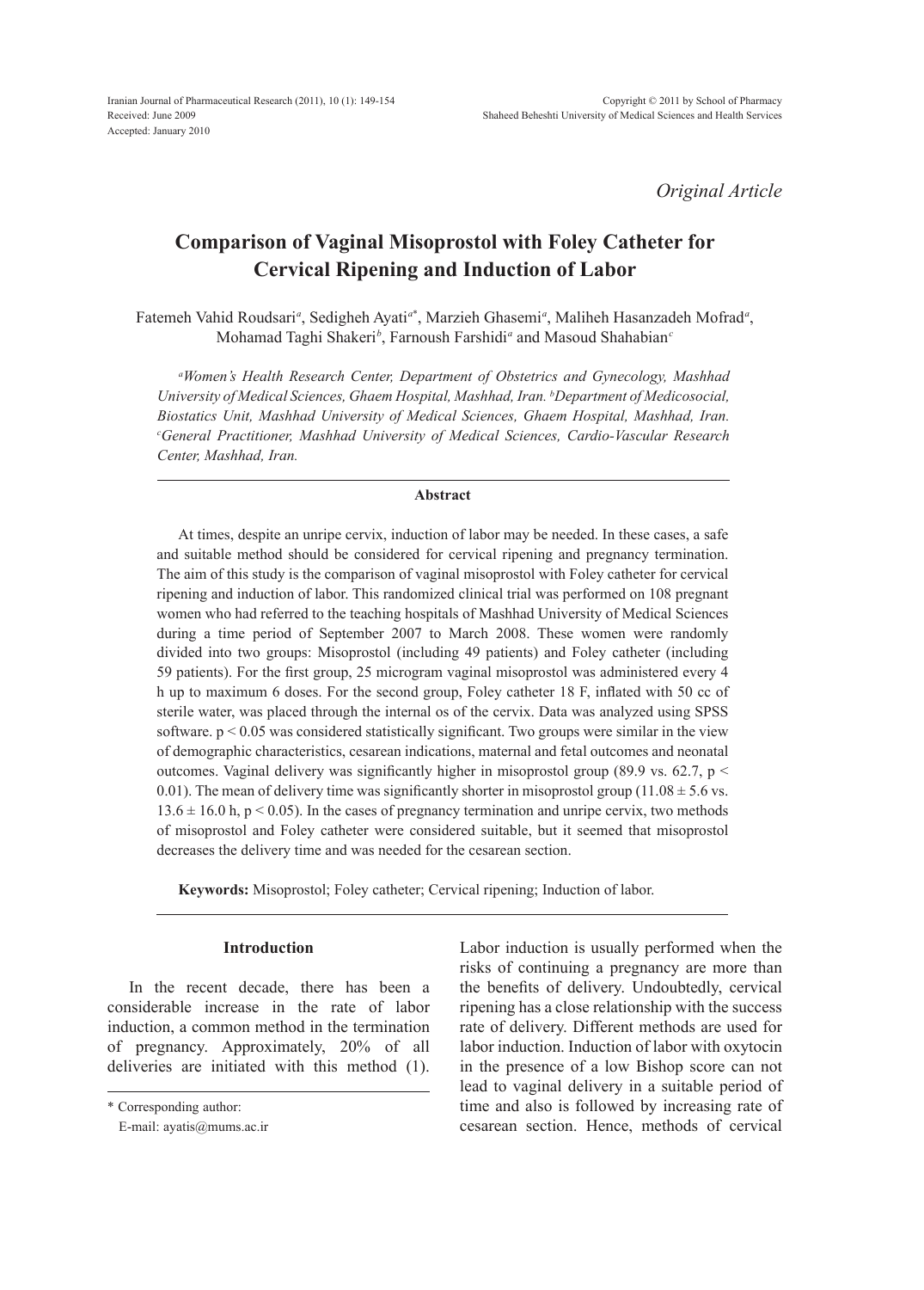ripening that ripen the cervix in a short period of time play an important role in modern obstetrics (2). Although there are many proper methods for cervical ripening, there exists no agreement on the choice of best and most proper labor induction of cases with unripe cervix. Among these methods, cervical foley catheter and vaginal misoprostol (prostaglandin E1) are used for labor induction and cervical ripening (3-5). Since misoprostol is relatively cheap, stable at room temperature and has good effect, it is frequently used in obstetrics and gynecology for termination of pregnancy especially at third trimester (6).

In the study that was performed by Kashanian *et al*. Foley catheter with different balloon volumes were compared to oxytocin for cervical ripening and labor induction. They concluded that Foley catheter is a safe and suitable method for patients with an unfavorable cervix, and might reduce the duration of labor and increase the number of deliveries within 24 h; moreover, the larger balloon volume might improve these effects (7). Some other studies reported the same results (8, 9).

Adeniji *et al*. performed a study in 2006 to compare vaginal misoprostol and Foley catheter for cervical ripening. They reported that vaginal misoprostol was more effective to improve the scores of cervical length and consistency, while Foley catheter was better to improve the cervical os dilatation score during the preinduction cervical ripening (10).

Fekrat *et al*. studied three methods of cervical ripening and labor induction with vaginal misoprostol and Foley catheter and a combination of these two methods. The duration between induction of labor and delivery was significantly lower in misoprostol group. They resulted that the combination of these two methods didn't have more efficacy on cervical ripening (11).

The aim of this study is the comparison of vaginal misoprostol with Foley catheter for cervical ripening and induction of labor.

### **Experimental**

This randomized clinical trial was performed on 110 pregnant women admitted to the labor ward for induction of labor. The study was

conducted in the Department of Obstetrics, teaching hospitals, Mashhad University of Medical Sciences during a time period of September 2007 to March 2008.

The included criteria were gestational age > 37 weeks on the basis of last menstrual period (LMP) or sonography at first trimester, need to pregnancy termination for fetal or maternal indication, unfavorable cervix (Bishop score < 7), gestational diabetes mellitus, singleton pregnancy, reassuring fetal heart rate tracing, cephalic presentation, intact membranes, low-located placenta, and mild preeclampsia. Women were excluded from the study if any of the following criteria were encountered: hypersensitivity to prostaglandin, temperature > 38˚ C, previous cesarean delivery or other uterine surgery, placenta previa, chorioamnionitis, vaginal bleeding, fetal distress, need to immediate delivery, macrosomy, and polyhydroamnios. They were randomly divided into two groups: 50 cases in misoprostol group (group 1) and 60 cases in Foley catheter group (group 2). At first, the method of the study was completely explained for them; if the written consent was obtained, they were entered the study. This study was approved by the ethics committee of mashhad university of medical sciences.

For the first group, misoprostol tablet (Cytotec; Pfizer: SA Madrid) was used. 25 µg misoprostol was placed in the posterior fornix of the vagina; if needed, it was repeated up to 6 doses every 4 h. Vaginal examination was performed every 4 h; if the uterine contractions didn't begin, the patient received another dose. In the presence of spontaneous and frequent contractions (about 40 -50 sec every 3 min), the next dose was not administered. If the effective uterine contractions didn't begin 4 h after the last dose, oxytocin infusion was used.

For the second group, 18 F Foley catheters were placed through the cervix in the sterile condition. The balloon was inflated with 50 cc of sterile saline solution and pulled against the internal os of the cervix. In the absence of uterine contractions after 12 h, labor induction was done with oxytocin. At first, oxytocin infusion was used with a dose of 2 mLU/min, as required 2 mLU/min was increased every 20 min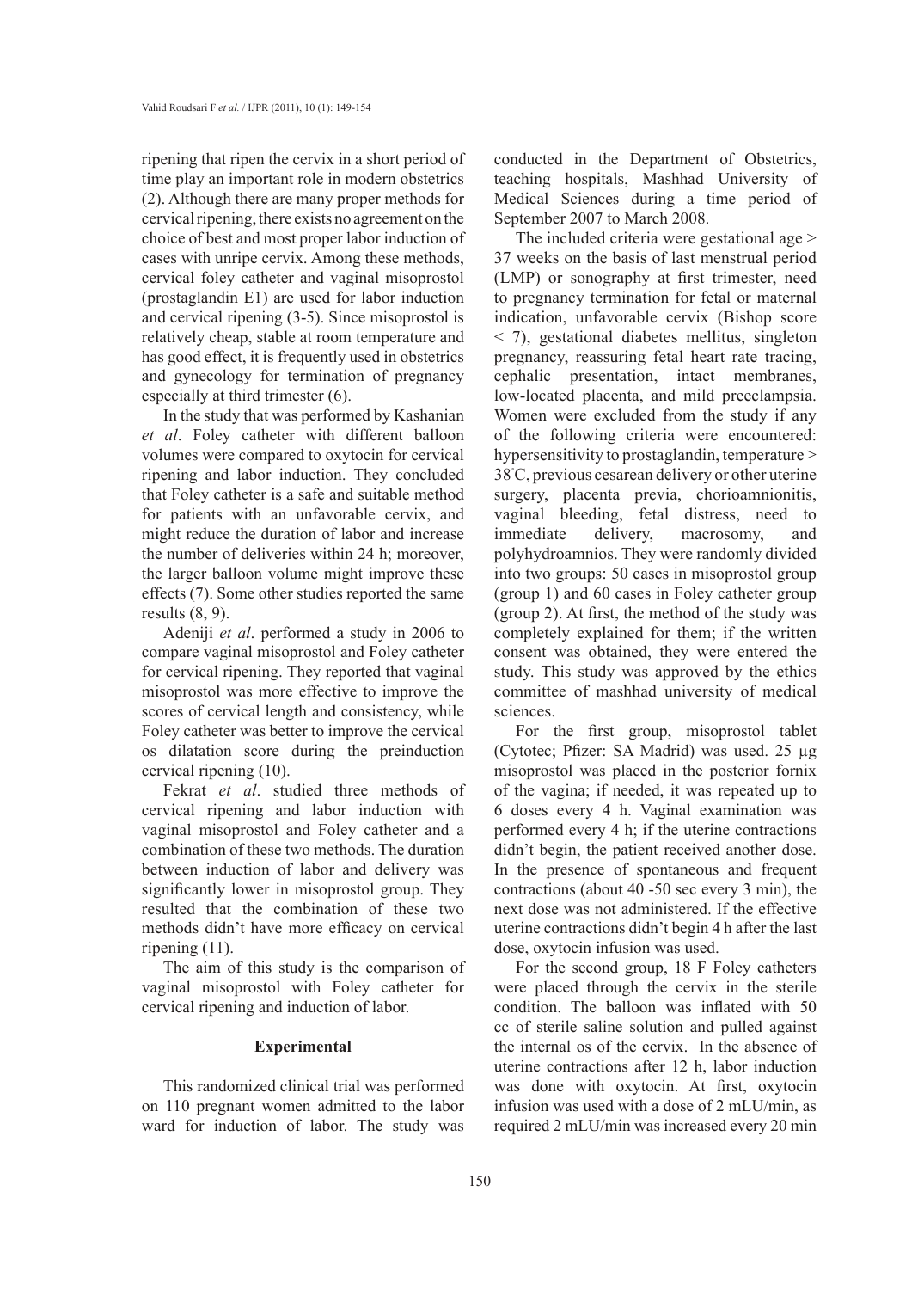**Table 1.** The mode of delivery in the studied groups.

| Groups                   | <b>Misoprostol</b> | <b>Foley catheter</b> | Total       |
|--------------------------|--------------------|-----------------------|-------------|
| Mode of delivery         | N(%)               | $N(\%)$               | N(%         |
| Vaginal delivery         | 44 (89.8)          | 37(62.7)              | 81 (75.0)   |
| <b>Cesarean delivery</b> | 5(10.2)            | 22(37.3)              | 27(25.0)    |
| Total                    | 49(100.0)          | 59 (100.0)            | 108 (100.0) |

**Table 2.** Cesarean indications in the studied groups.

| <b>Groups</b>               |        | Misoprostol Foley catheter | <b>Total</b> |
|-----------------------------|--------|----------------------------|--------------|
| <b>Cesarean indications</b> | N(%)   | N(%)                       | N(%)         |
| <b>Fetal distress</b>       | 2(4.0) | 4(6.8)                     | 6(5.5)       |
| No progress at first stage  | 1(2.0) | 5(8.5)                     | 6(5.5)       |
| No progress at second stage | 0(0.0) | 5(8.5)                     | 5(4.6)       |
| Meconial amniotic fluid     | 2(4.0) | 7(11.9)                    | 9(8.3)       |
| Cord prolapse               | 0(0.0) | 1(1.7)                     | 1(0.0)       |

in order to effective uterine contraction (at least 3 contractions of 40 - 50 sec every 3 min). The maximum administered dose was 40 mLU/min. If there was inadequate uterine contraction or no progress in the active phase and fetal or maternal indication, cesarean delivery was performed for the patient. From each group, one patient was excluded from further analysis (due to the bad participation) and totally 49 cases in first group and 59 cases in second group completed the study.

All data were gathered prospectively with the use of questionnaire. Maternal demographic characteristics (maternal age, gestational age, parity, mode of delivery, first bishop score, neonatal apgar score) were recorded for both groups and then were compared. The indication for the induction and important outcomes of labor were recorded for each patient: the placement time of the Foley catheter or misoprostol, the expulsion time of Foley catheter, the amniotomy or spontaneous rupture time of membranes, the initiation time of oxytocin, the time of second stage of labor, and the delivery time. In this study, the main variable was the interval time from the first intervention to the time of delivery. During intervention, the patient was assessed for possible outcomes, uterine tachysystole (defined as  $\geq 6$  contractions every 10 min), and uterine hyperstimulation (continuing contractions more than 2 min). Fetal heart rate tracing was recorded every 15 min.

Statistical analysis was performed using SPSS software (Version 11.5), and then comparison was made with  $X^2$  test and Exact Fisher test for the qualitative data. After controlling the normality, Mann-Whitney U test and kruskal-wallis test was used if the normality did not fit and then independent t-test and ANOVA test was used if normality fitted to data.  $p < 0.05$  was considered statistically significant.

#### **Results and Discussion**

In this study, a total of 108 pregnant women with indication for pregnancy termination were evaluated. They were randomizedly divided into two groups: 49 cases in misoprostol group as first group and 59 cases in Foley catheter group as second group. The studied groups were similar in the view of demographic characteristics including age, gestational age, parity, and Bishop score.

The mean and the standard variation of age in misoprostol group and Foley catheter was  $24.3 \pm 4.0$  and  $24.2 \pm 5.0$  (p > 0.1), respectively. Gestational age, in first group was  $39.8 \pm 1.4$ weeks and in second group was  $40 \pm 0.9$  weeks  $(p > 0.1)$ . Parity, in first group was  $1.3 \pm 0.63$ , and in second group was  $1.7\pm1.1$  ( $p > 0.1$ ). The Bishop score in misoprostol group was  $2.7 \pm$ 1.3 and in Foley catheter group was  $2.0 \pm 1.6$  $(p > 0.1)$ .

As it was shown in Table 1, the rate of vaginal delivery in first group was 89.8% and in second group was 62.7%. The rate of vaginal delivery was significantly higher in misoprostol group  $(p < 0.01)$ .

Table 2 Shows indications of cesarean delivery in the studied groups.

Regarding the results of the studied groups shown in Table 3, placental residue occurred in 2% of the first group patients, but no one of the second group were complicated by this outcome  $(p > 0.1)$ . Tachysystole was observed in 2% of the misoprostol group patients and no one of the Foley catheter group ( $p > 0.1$ ). 5% of the first group and 6% of the second group were complicated by atony after delivery ( $p > 0.1$ ). The uterine hypertonisity defined as contractions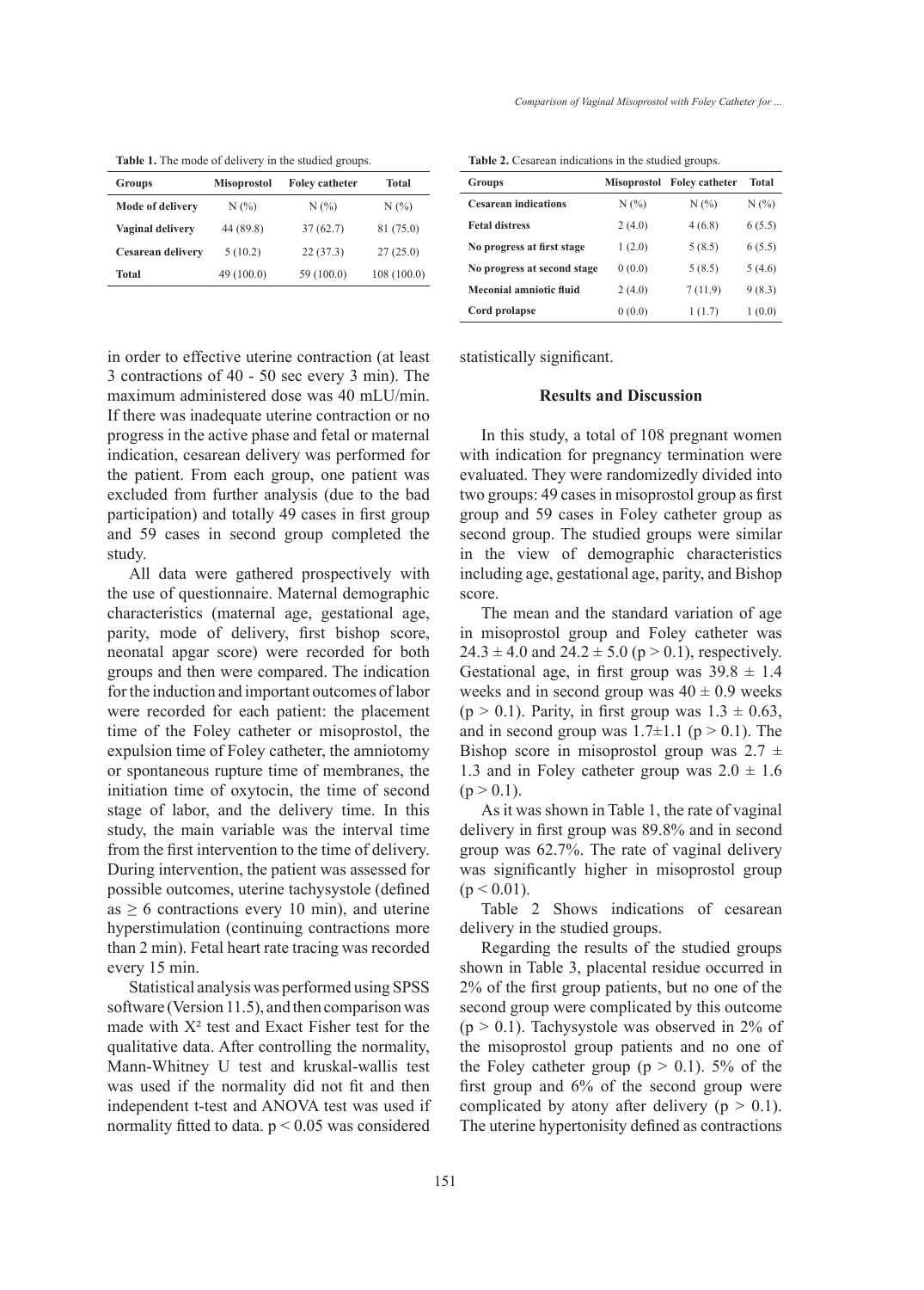|  | <b>Table 3.</b> Pregnancy outcomes in the studied groups. |
|--|-----------------------------------------------------------|
|--|-----------------------------------------------------------|

| Groups                       | Misoprostol | <b>Foley catheter</b> | p-value |
|------------------------------|-------------|-----------------------|---------|
| <b>Outcomes</b>              | N(%)        | N(%                   | N(%)    |
| <b>Residue</b>               | 1(2.0)      | 0(0.0)                | > 0.1   |
| <b>Tachysystol</b>           | 1(2.0)      | 0(0.0)                | > 0.1   |
| Atony                        | 3(6.0)      | 3(5.0)                | > 0.1   |
| <b>Uterine hypertonisity</b> | 1(2.0)      | 0(0.0)                | > 0.1   |

lasted more than two min was observed in 2% of the first group and no one of

As it was shown in Table 4, the mean of latent phase was  $8.5 \pm 5.1$  h in misoprostol group and  $10 \pm 6.8$  h in Foley catheter group and there was no significant difference between the two groups  $(p > 0.1)$ . The mean of time to delivery was  $11.08 \pm 5.6$  h in first group, and  $13.6 \pm 16.9$  h in second group that was significantly shorter in group 1 ( $p < 0.05$ ).

Table 5 shows the neonatal outcomes. In first group, the mean of neonatal birthweight was  $3182 \pm 430$  g, first min Apgar was 8, five min Apgar was 9, and the rate of meconial amniotic fluid expulsion was 10%. In second group, the mean of neonatal birthweight was  $3323.8 \pm 353$ g, first min Apgar was 8, five min Apgar was 9, and the rate of meconial amniotic fluid expulsion was 5%.

In this study, two methods of cervical ripening and labor induction with vaginal misoprostol and Foley catheter were compared. The results of the present study show that the rate of success in misoprostol group was more than Foley catheter group. In a study, Fekrat *et al*. evaluated three methods of cervical ripening and labor induction with vaginal misoprostol and Foley catheter and the combination of theses two methods. They reported that vaginal misoprostol was more effective than two other methods (11). A systematic review study performed by Hofmeyr *et al*. evaluated intra-vaginal misoprostol and other conventional intra-vaginal prostaglandins and showed that the misoprostol is more effective for cervical ripening and labor induction (12). Some other investigators obtained the same results (13- 16). However, in a few studies no differences were found between Foley catheter and misoprostol for cervical ripening and induction of labor (17). Their findings are against the results of the present study. The most important cause for this result

Table 4. The mean of parturiation phase in the studied groups.

|                  | Mean $\pm$ standard deviation (h) |                       |             |
|------------------|-----------------------------------|-----------------------|-------------|
| Groups           | <b>Misoprostol</b>                | <b>Foley catheter</b> | p-value     |
| Latent phase     | $8.5 \pm 5.1$                     | $10 \pm 6.8$          | > 0.1       |
| Time to delivery | $11.08 \pm 5.6$                   | $13.6 \pm 16.9$       | ${}_{0.05}$ |

may be lower repeated doses of misoprostol that was used in their study compared with this study (which was 25 µg every 4 h misoprostol up to 6 doses). The American College of Obstetricians and Gynecologists recommends a maximum dose of 50 µg every 6 h for cervical ripening and induction of labor (18).

In this research, the mean time to delivery was significantly shorter in misoprostol group rather than the Foley catheter group. Adeniji *et al*. performed a study on 50 cases in misoprostol group and 46 cases in Foley catheter group. They reported that the duration of cervical ripening was shorter in misoprostol group which is in consistent with the result of the present study (19). The number of the studied patients in their study was similar to ours. In the other study performed by Adeniji *et al*. on 102 patients in misoprostol group and 96 cases in Foley catheter group, it was indicated that the misoprostol was more effective in improving the scores of cervical length and consistency, while Foley catheter was better in improving the cervical os dilatation score during preinduction cervical ripening (10). Hill *et al*. in 2008 reported that the duration between induction and delivery in Foley catheter plus oral misoprostol group was significantly shorter than that of vaginal misoprostol group (6). Dalui *et al*. compared the Foley catheter and prostaglandin gel E2 for cervical ripening and the results of misoprostol group were more successful (20). Type of prostaglandin and method of administration may be the cause of difference between the two studies.

In the present study, the rate of vaginal delivery was significantly higher in misoprostol group, but in the study of Afolabi *et al*. which was performed in 2005 on 100 pregnant women, it was shown that there was no significant different between the rate of vaginal delivery in studied groups (21). In their study, amniotomy and then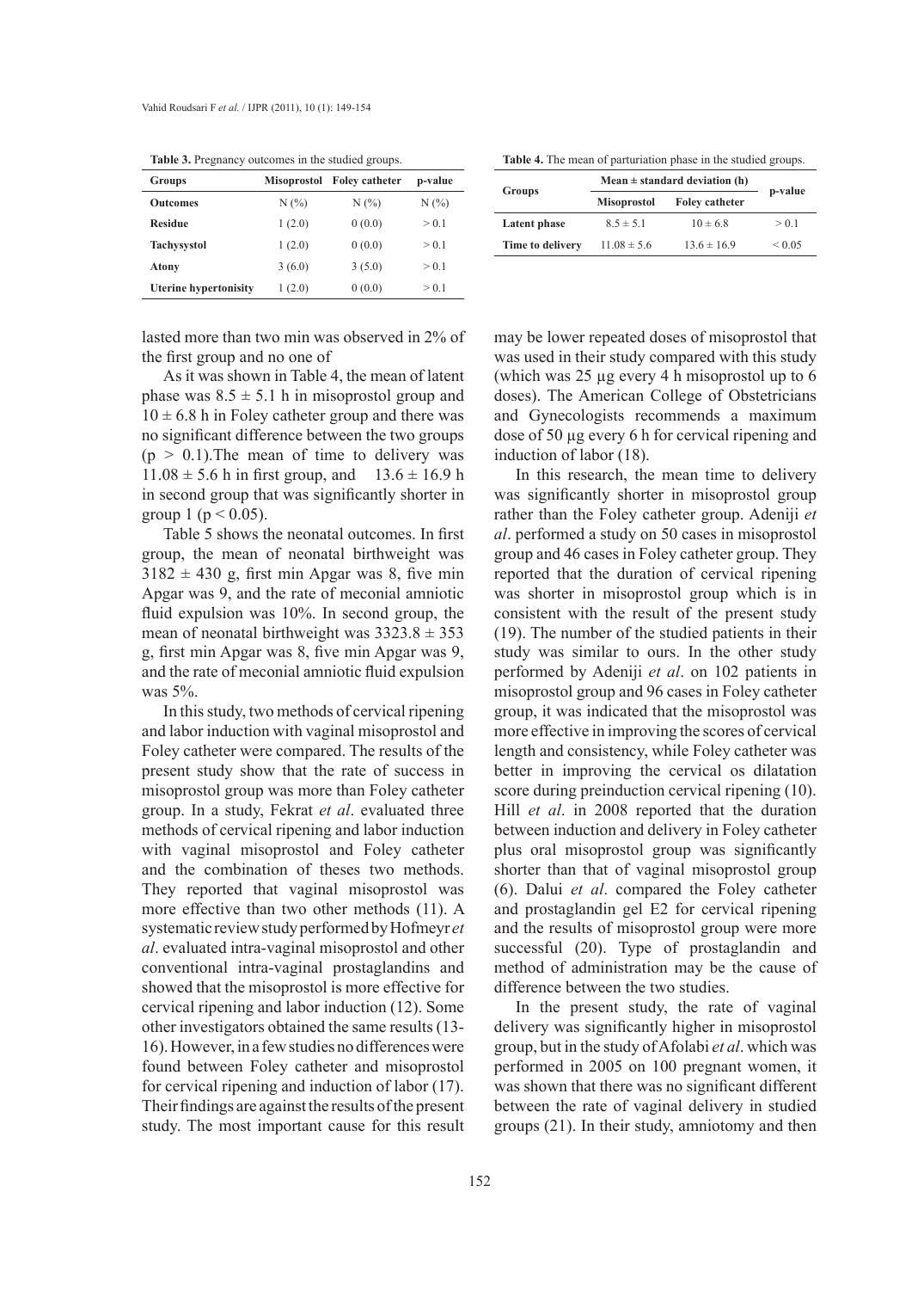| Table 5. Neonatal outcomes in the studied groups |  |  |  |  |
|--------------------------------------------------|--|--|--|--|
|--------------------------------------------------|--|--|--|--|

|                         | Mean $\pm$ standard deviation |                       |             |  |
|-------------------------|-------------------------------|-----------------------|-------------|--|
| Groups                  | <b>Misoprostol</b>            | <b>Foley catheter</b> | p-value     |  |
| Birth weight $(g)$      | $3182 \pm 430$                | $3323.8 \pm 353$      | ${}_{0.05}$ |  |
| First min apgar         | 8                             | 8                     |             |  |
| Five min apgar          | 9                             | 9                     |             |  |
| Meconial amniotic fluid | $5(10\%)$                     | 3(5%)                 | > 0.1       |  |

labor induction were performed after cervical ripening with increased dose of oxytocin which may be premature amniotomy at this stage and be the cause of these differences. Their findings were in harmony with the results of Kramer *et al*. (22). Barrileax *et al*. that compared oral misoprostol with Foley catheter didn't report significant difference between the two groups in the view of the rate of vaginal delivery (2).

In the present research, there was no significant difference between the two groups in the view of cesarean inductions. Moreover, both groups were similar in the view of the first and fifth min neonatal Apgar score. Some other studies reported the same results (6, 11).

#### **Conclusion**

The results of the present study indicate that vaginal misoprostol improves the process of delivery and increases the rate of vaginal delivery in the cases of unripe cervix. However, more studies with higher volume samples can be led to justify these results.

### **Acknowledgements**

The authors would like to thank Mrs. Touran Makhdoumi for editing, Hashemi, Zahra Davarnia, and Zahra Ashouri for collecting the samples.

#### **References**

- Ventura SJ, Martin JA, Curtin SC, Mathews TJ and (1) Park MM. Births: final data for 1998. *Natl. Vital Stat. Rep*. (2000) 48: 1-100.
- (2) Barrilleaux PS, Bofill JA, Terrone DA, Magann EF, May WL and Morrison JC. Cervical ripening and induction of labor with misoprostol, dinoprostone gel, and a Foley catheter: A randomized trial of 3 techniques. *Am. J. Obstet. Gynecol*. (2002) 186: 1124-9.
- Wing DA, Ham D and Paul RH. A comparison of orally (3)

administered misoprostol with vaginally administered misoprostol for cervical ripening and labor induction. *Am. J. Obstet. Gyncol.* (1999) 180: 1155-60.

- Zieman M, Fong SK, Benowitz NL, Banskter D and (4) Darney PD. Absorption kinetics of misoprostol with oral or vaginal administration. *Obstet. Gynecol*. (1997) 90: 88-92.
- $(5)$  Boulvain M, Kelly A, Lohse C, Stan C and lirion O. Mechanical methods for induction of labour. *Cochrane Database Syst. Rev.* (2001) 4: CD001233.
- (6) Hill JB, Thigpen BD, Bofill JA, Magann E, Moore LE and Martin JN Jr. A randomized clinical trial comparing vaginal misoprostol versus cervical foley plus oral misoprostol for cervical ripening and labor induction. *Am. J. Perinatol*. (2009) 26: 33-8.
- (7) Kashanian M, Nazemi M and Malakzadegan A. Comparison of 30-mL and 80-mL Foley catheter balloons and oxytocin for preinduction cervical ripening. *Int. J. Gynaecol. Obstet.* (2009) 105: 174-5.
- Levy R, Kanengiser B, Furman B, Ben Arie A, Brown (8) D and Hagay ZJ. A randomized trial comparing a 30-mL and an 80-mL Foley catheter balloon for preinduction cervical ripening. *Am. J. Obstet. Gynecol*. (2004) 191: 1632-6.
- (9) Kashanian M, Fekrat M, Naghghash S and Ansari NS. Evaluation of the effect of extraamniotic normal saline infusion alone or in combination with dexamethasone for the induction of labor. *J. Obstet. Gynecol. Res*. (2008) 34: 47-50.
- (10) Adeniji AO, Olayemi O and Odukogbe AA. Intravaginal misoprostol versus transcervical Foley catheter in pre-induction cervical ripening. *Int. J. Gynaecol. Obstet.* (2006) 92: 130-2.
- Fekrat M, Kashanian M, Alavi SMH and Ali Nejad S. (11) Comparison of 3 techniques for cervical ripening and induction of labor with vaginal misoprostol and foley catheter and combination of these two methods. *J. Fertility Infertility* (2007) 8: 149-54.
- (12) Hofmeyr GJ and Gu 'lmezoglu AM. Vaginal misoprostol for cervical ripening and induction of labor. *Cochrane Database Syst. Rev.* (2003) 1: CD000941.
- (13) Chung JH, Huang WH, Rumney PJ, Garite TJ and Nageotte MP. A prospective randomized controlled trial that compared misoprostol, Foley catheter and combination misoprostol-Foley catheter for labor induction. *Am. J. Obstet. Gynecol*. (2003) 189: 1031-5.
- (14) Culver J, Strauss RA, Brody S, Dorman K, Timlin S and McMahon MJ. A randomized trial comparing vaginal misoprostol versus foley catheter with concurrent oxytocin for labor induction in nulliparous women. *Am. J. Perinatol*. (2004) 21: 139-46.
- (15) Greybush M, Singleton C, Atlas RO, Balducci J and Rust OA. Preinduction cervical ripening techniques compared. *J. Reprod. Med*. (2001) 46: 11-7.
- $(16)$  Rust OA, Greybush M, Atlas RO, Jones KJ and Balducci J. Preinduction cervical ripening. A randomized trial of intra-vaginal misoprostol alone vs. a combination of transcervical Foley balloon and